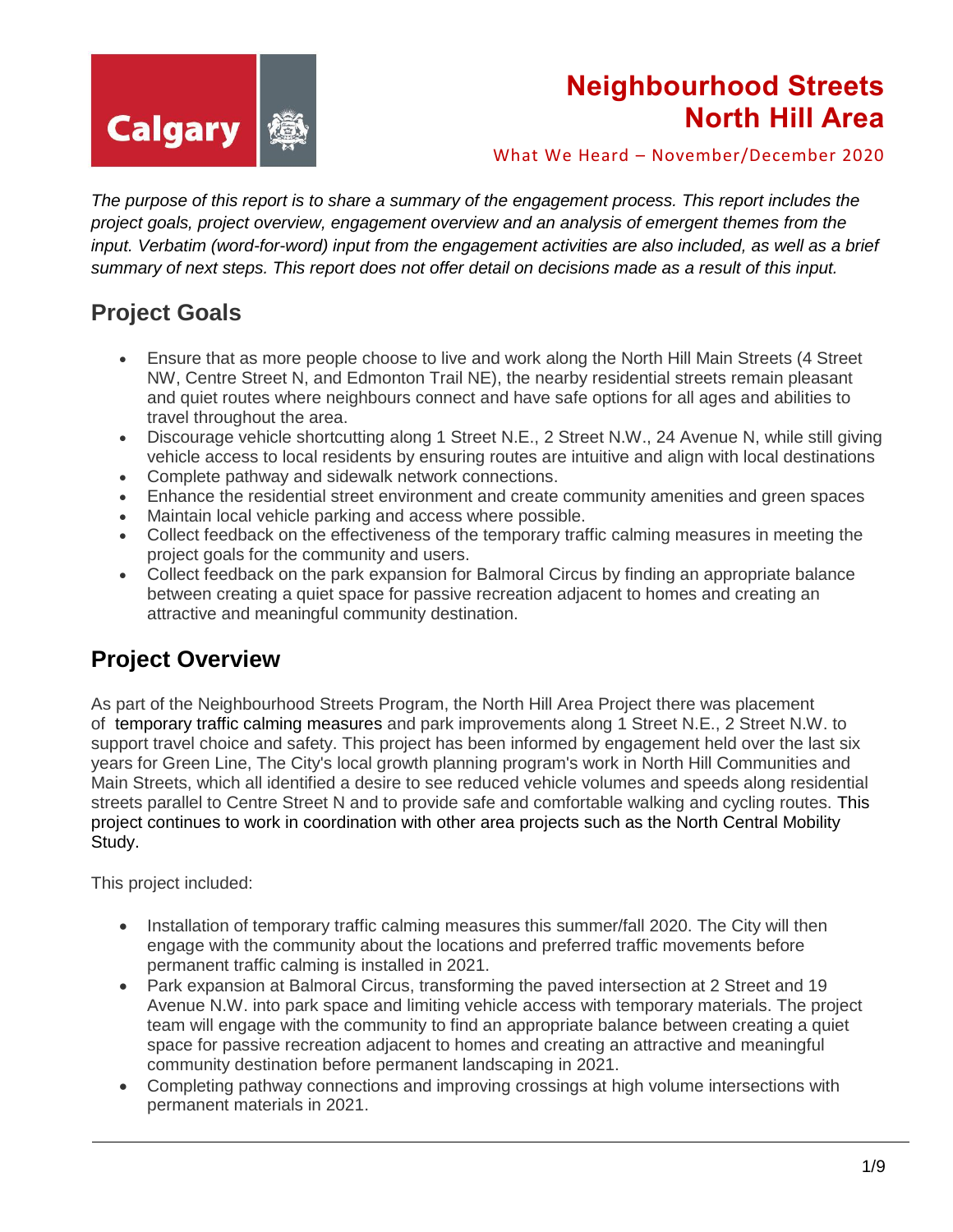

What We Heard – November/December 2020

In spring 2021, the project team will use feedback from the first phase of engagement to help inform any changes to the design and locations of the traffic calming measures. There will be additional engagement on Balmoral Circus in spring 2021.

Map below shows location overview of traffic calming measures:

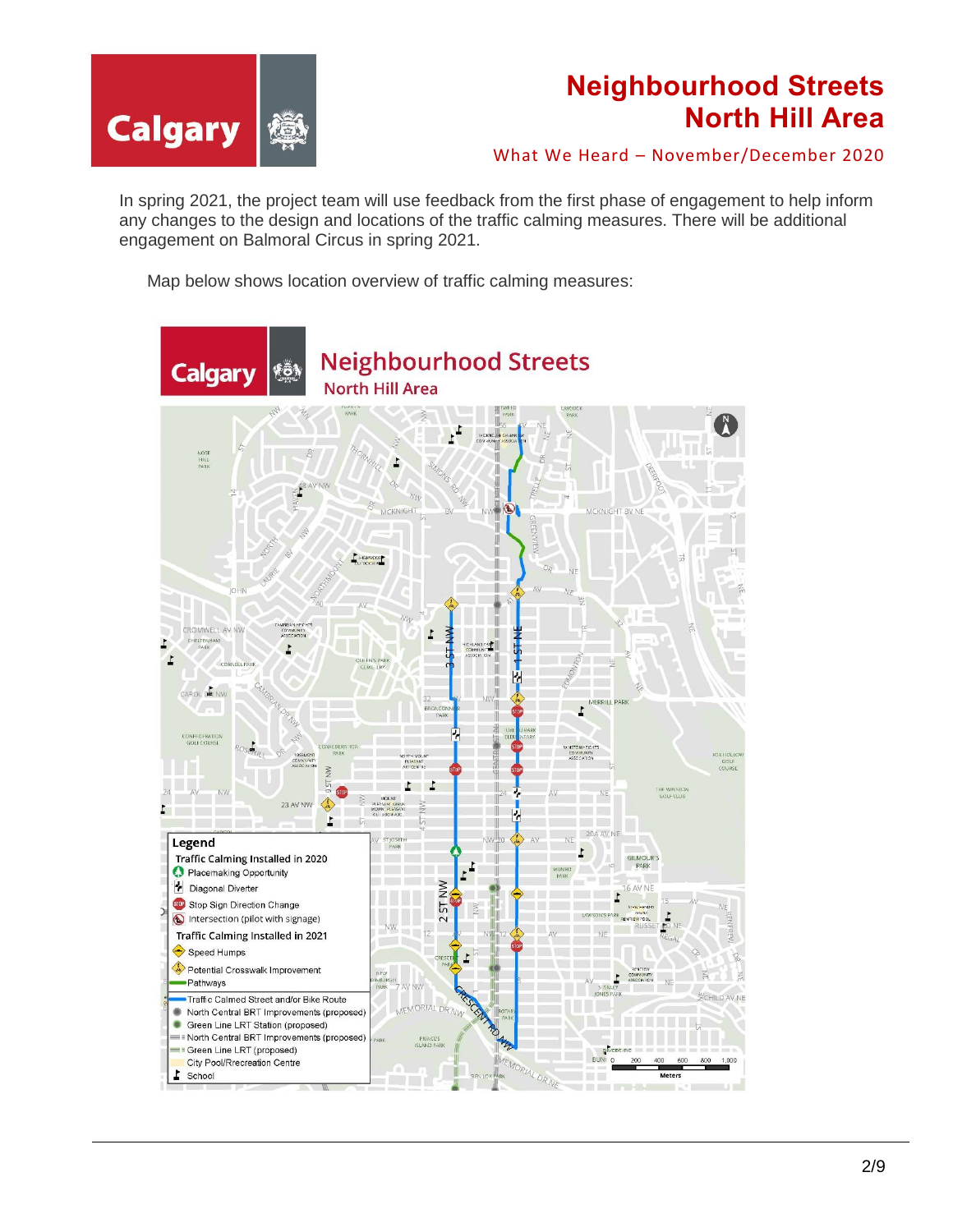

What We Heard – November/December 2020

### **Engagement Overview**

Following the installation of temporary traffic calming noted on map above a portal page was created at <https://engage.calgary.ca/northhillarea> to receive input on the impacts and effectiveness of the measures with regards to travel in and through the area. The portal page was open from Nov.2 – Dec.15, 2020 was set up to gather responses in five categories to provide feedback on those specific aspects. The page was designed with corresponding tabs consisting of: **Overall feel about the changes, Diagonal Diverters, Balmoral Circus, Comfort Level, Neighbourhood Streets – The Big Picture**. We received 1,655 contributions from 503 contributors in this time period. The engagement was promoted through various methods utilizing web and social media channels, QR codes and signage, a sounding board located in Balmoral Circus, and working with the Community Association and Councillor's office to share through their channels. The engagement also helps give baseline information of community sentiment and is intended to reveal changes that may need to be made to the design of the traffic calming measures.

### **What did we ask? – each tab had series of questions specific to that topic area**

**How do you feel about the changes we are piloting at these locations? Based on the project goals stated above and your direct experience with these temporary/pilot measures we would like to hear your feedback to the following questions.**

- 1) Have you noticed changes to vehicle traffic on these streets? Please explain/describe.
- 2) Have you noticed changes to pedestrian travel and street crossings? Please explain/describe.
- 3) Have you noticed changes in bike (or other wheeled) travel? Please explain/describe.
- 4) Please provide any additional comments to support your above answer.
- 5) What is your overall impression of the noted changes in terms of making for safer and more comfortable routes?
- 6) Based on the noted goals and your experience what would you suggest for other possible options?
- 7) Are there other locations in your neighbourhood where these measure may prove effective?

#### **Diagonal diverters are raised medians, bollards (posts) or planters, or another type of treatment placed diagonally in the middle of a four-way intersection to allow traffic circulation while reducing vehicle speeds and cut-through traffic.**

- 1) What is your overall impression of the changes in terms of making travel routes safer and more comfortable?
- 2) What is your overall impression of the changes in terms of reducing cut through traffic?
- 3) Based on the noted goals and your experience do you think locations chosen for these improvements are appropriate? If no, where do you think these changes would be more effective?
- 4) Do these changes impact how you move around your community when driving?
- 5) Do these changes impact how you move around your community when wheeling?
- 6) Do these changes impact how you move around your community when walking?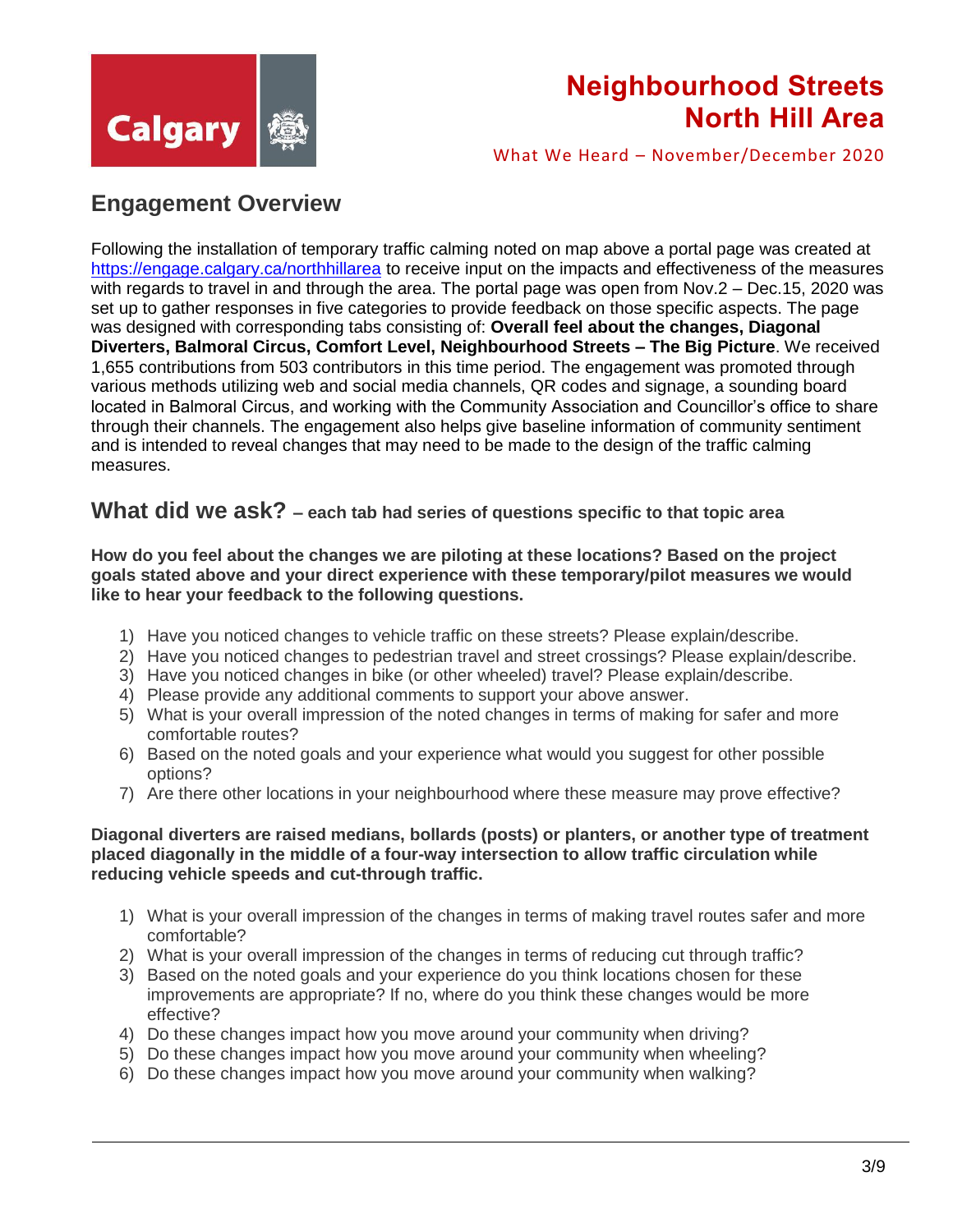

What We Heard – November/December 2020

**Balmoral Circus - Park expansion at Balmoral Circus will transform the intersection at 2 Street and 19 Avenue N.W. by changing roadways into park space within the circle and preventing vehicle access with temporary materials.**

- 1) Since the changes, can you tell us about how you or others use this space?
- 2) Since the changes, please tell us what you like about this space?
- 3) Since the changes, please tell us what issues or concerns you may have with this current space?
- 4) Thinking about the current pilot changes indicate what type of options you would support in this space.
- 5) Please feel free to add comments to support your choice(s) above.
- 6) Specific to Balmoral Circus, what is your overall impression of the changes in terms of making travel routes safer and more comfortable routes?
- 7) Specific to Balmoral Circus, what is your overall impression of the changes in terms of reducing cut through traffic?

#### **What is your comfort level? We would like to get a sense of your comfort level with your travels throughout your community.**

- 1) In general, when walking, using a wheelchair, pushing a stroller, inline-skating, skateboarding (and while crossing streets) in my community, I feel:
- 2) In general, when cycling on roads in my community, I feel:
- 3) In general, when driving on the roads in my community, I feel:
- 4) If I felt more comfortable I would walk more often.
- 5) If I felt more comfortable I would wheel more often.

#### **Think about your favourite neighbourhood street. What makes it so great? We have a list of values and their definitions. Tell us how important these should be for Calgary?**

- Safe: we mean streets where real and perceived safety concerns are both valid though differently addressed; where the risk of tripping and slipping is low; where the design of the street encourages safe and appropriate travel behaviour from all users; and, where the design discourages crime and social isolation.
- Welcoming to all ages: we mean streets that acknowledge that visitors and residents will have different travel needs and capabilities throughout their lives by accommodating a range of physical and mental capabilities in the designs.
- Supporting great destinations: we mean streets that add to the vibrancy of the places they border.
- Healthy: we mean streets that encourage individuals to live actively and neighbours to connect.
- Fun: we mean streets where the design (including art, green infrastructure and architecture) encourages play, and where citizens are empowered to enjoy and repurpose streets for special events of local or cultural significance.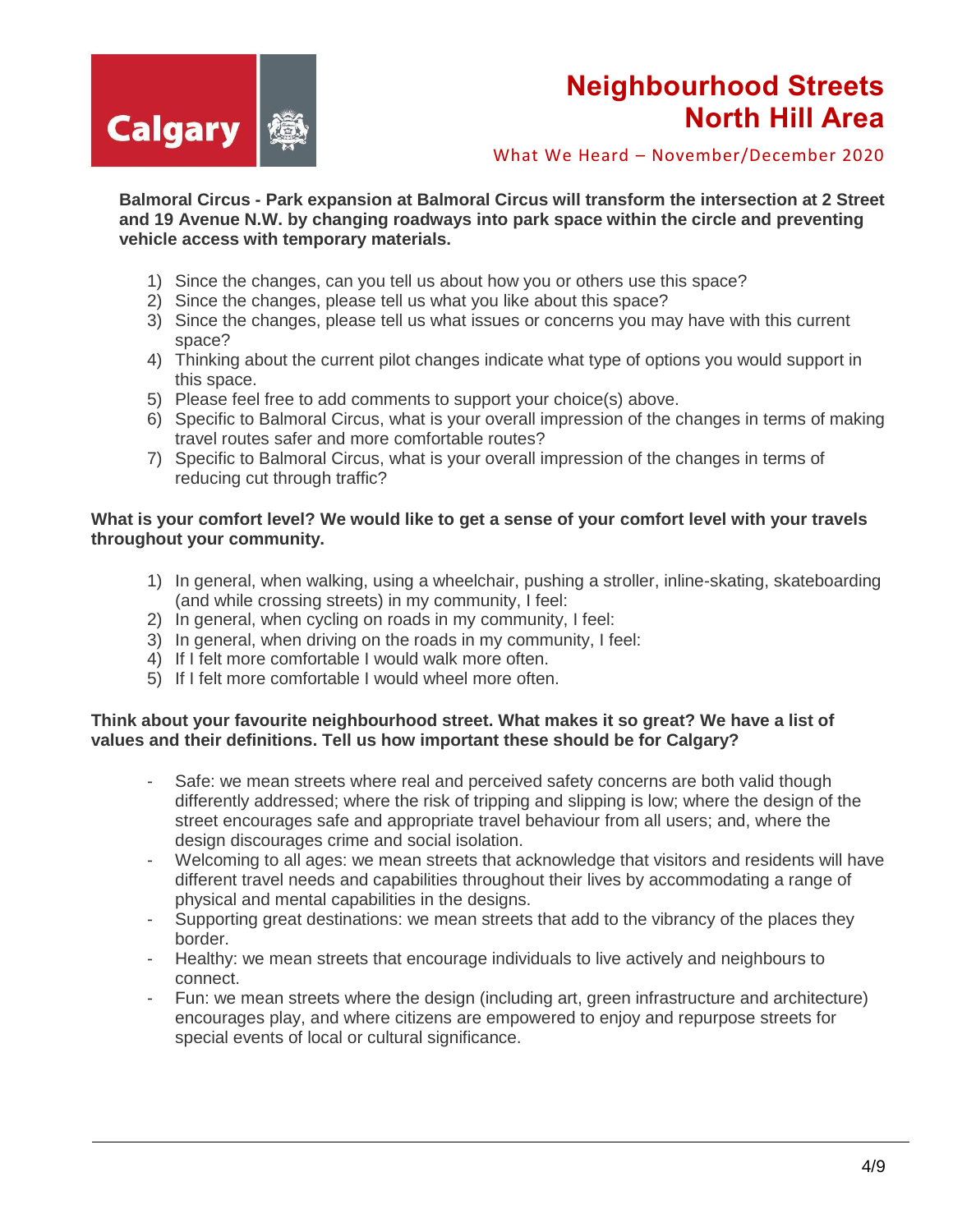

What We Heard – November/December 2020

### **What did we hear?**

Each tab has been categorized into overarching themes based on responses to the series of questions that were asked. The process of collecting and theming responses is designed to reflect a generalization of comments received in each of the respective categories. These results will show comments that are supportive of changes as well as those that do not support the changes. Results are not intended as a voting process but rather to give evaluative overview of the temporary measures in meeting the project goals for the community and users and help inform potential changes prior to installation of permanent measures.

Full verbatim and results to each question is available in a separate section at the end of this document.

#### **How do you feel about the changes we are piloting at these locations?**

Themes representative of responses that measures are achieving desired results:

- $\triangleright$  Noted reduction in traffic volumes and speeds for residents on 2 Street and 19 Avenue N.W.
- $\triangleright$  Sense of increased safety for cycling (children) within the neighbourhood.

Themes representative of temporary measures are not achieving desired results:

- $\triangleright$  Created a shift in "cut through" traffic flow to other streets in neighbourhood noting that traffic is bypassing measure by going around them or utilizing other roads or back alleys to get to their destination.
- $\triangleright$  Disruption to local traffic flow residents in the neighborhood expressing concern re not being able to access local destinations or enter/exit community without additional travel time and distance by being forced onto congested main thoroughfares.
- $\triangleright$  Problem never existed and not sure of need for measures.
- $\triangleright$  Timing of trial in winter and during COVID not appropriate to assess travel routes/changes.

Themes representative of suggested other solutions:

- $\triangleright$  Measures such as traffic circles, speed bumps and 4 way stops that reduce unwanted traffic behaviors rather than block routes.
- $\triangleright$  Maintenance issues with snow clearing and placement of barriers at these locations altered effectiveness – created alternate bad driving behaviours rather than desired changes.

#### **Diagonal Diverters: What is your overall impression of the changes in terms of making travel routes safer and more comfortable routes?**

Themes representative of responses supporting measures being implemented:

- $\triangleright$  Residents on streets where measures are currently placed noted general improvements in traffic volumes and speed.
- $\triangleright$  Comments around increased sense of community feel and safety without cut through traffic.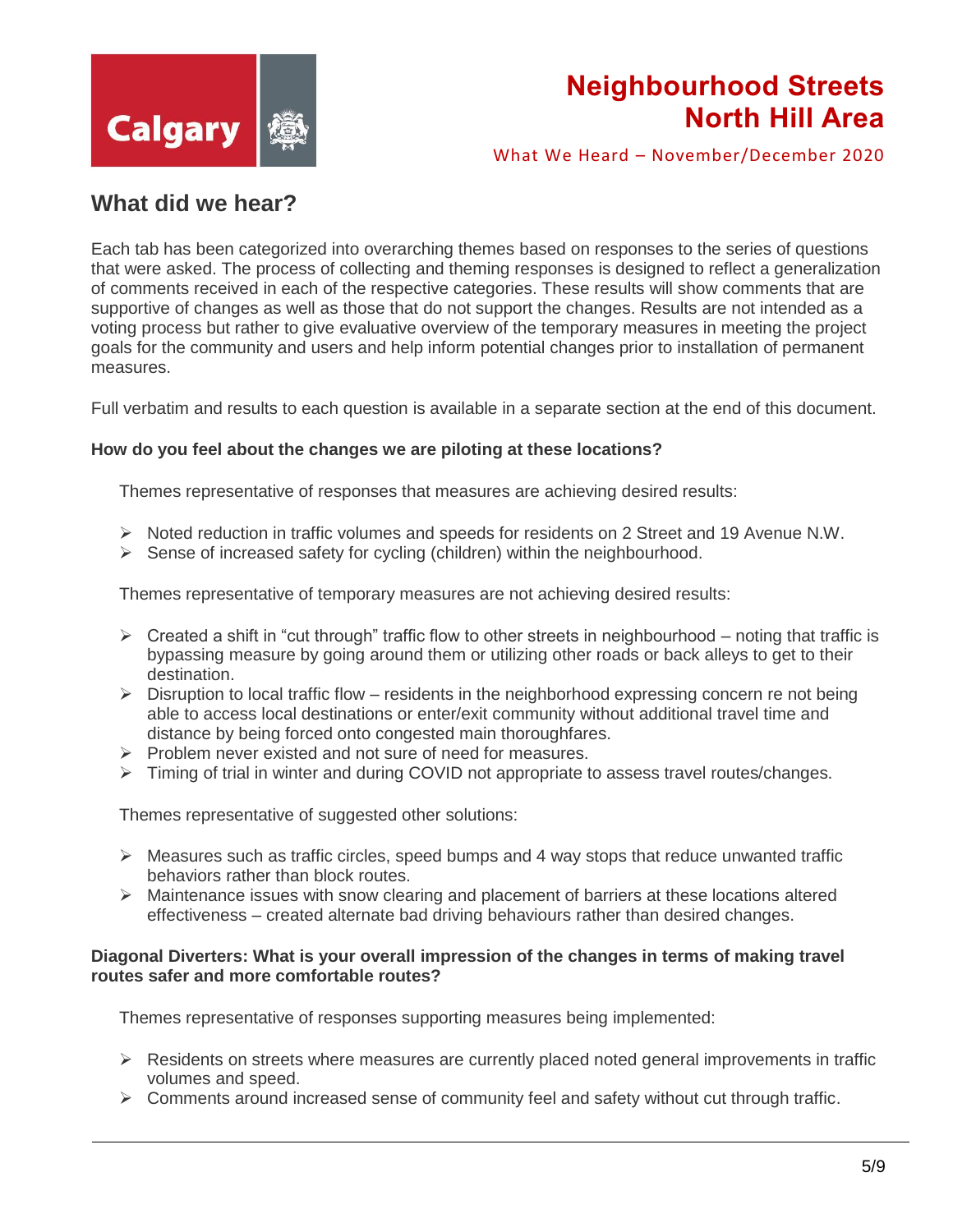

What We Heard – November/December 2020

Themes representative of responses not in favour of measures being implemented:

- $\triangleright$  Not achieving the desired effect creating confusion and frustration.
- $\triangleright$  Creating cut around traffic avoiding barriers.
- $\triangleright$  Blocking access for local residents longer drive routes adding to main streets congestion.
- $\triangleright$  Effectiveness is offset by pushing problems to other local streets.
- $\triangleright$  Safety of egress onto main streets not ideal (turning issues across lanes).
- $\triangleright$  Question the need for these measures as traffic calming was not deemed to be a significant prior to placement of temporary measures.

Themes representative of need review and changes (these comments were not as definitive in opinion for or against and noted suggested changes):

- $\triangleright$  Current placement of temporary barriers allowed for vehicles to cut around them creating safety and damage concerns.
- $\triangleright$  Timing of placement of these measures in COVID times and during winter months does not give ability to fully assess.
- $\triangleright$  Maintenance (snow and ice) created alternate concerns that affected their ability to evaluate.
- $\triangleright$  Ability or space for vehicles to change routes once they encountered measurers (no room for vehicle to turn around at barrier).

#### General Summation:

Placement of the temporary barriers seem to have created a desired effect with commuter cut through traffic and improved residential feel but also created many concerns for community residents to access homes and localized travel within neighborhood and to local businesses.

**Balmoral Circus:** a portion of this project was to explore the park expansion at the intersection of 2 street and 19 avenue –road closure to create park space. This section was designed to get a sense of general reaction to this change along with current and future use opportunities.

Themes representative of seeing value to the changes:

- $\triangleright$  Really enjoyed the increased park use activity.
- $\triangleright$  Appreciated the additional dedicated park space.
- $\triangleright$  Lends to neighbourhood design options and potential future use.
- $\triangleright$  Effective to eliminate cut through traffic volumes in neighbourhood.
- $\triangleright$  Create neighbourhood gathering space.

Themes representative of concerns re the changes:

- $\triangleright$  Don't like that it cut off traffic flow through/within neighbourhood.
- $\triangleright$  Diverts cut through traffic to adjacent residential streets.
- $\triangleright$  No need for the change functional as is.
- $\triangleright$  Safety concerns with commuter cyclists and "park" users (activity conflict).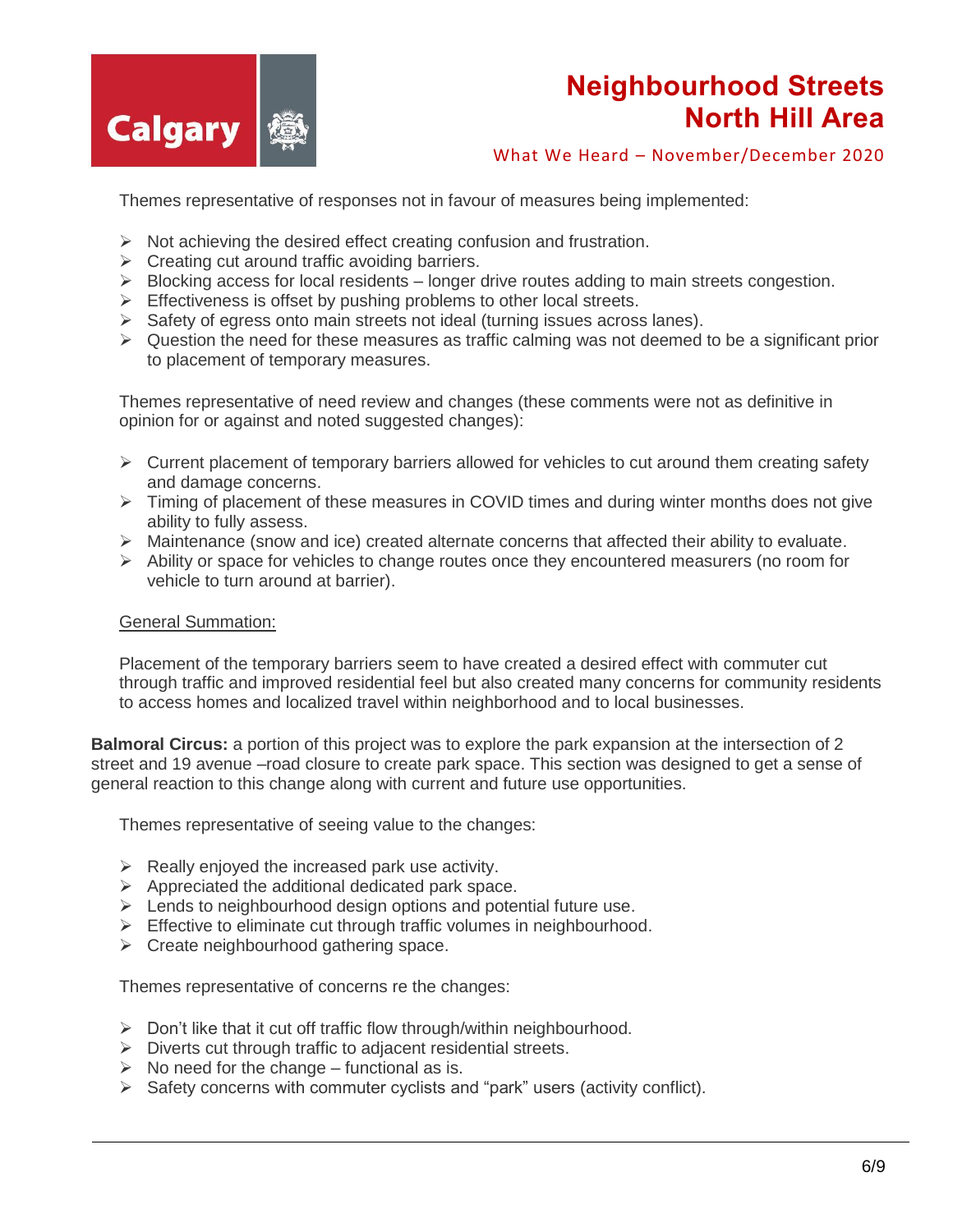

What We Heard – November/December 2020

Themes representative of suggested design changes (missing/flawed elements):

- $\triangleright$  Loss of street parking due to changes.
- Current design (placement) allowed cut around traffic creating increase safety concerns.
- > Maintenance (snow and ice) concerns affected use and purpose.
- $\triangleright$  Functional space to allow for vehicle egress (no turn around space).

#### **Thinking about the current pilot changes indicate what type of options you would support in this space?**

Themes representative of the responses received here:

- $\triangleright$  Passive space for residents to gather and play or relax and enjoy the green space.
- $\triangleright$  Space that would allow for activated space for community based events.
- Community ownership/maintained gardens.
- $\triangleright$  Ability to shift with seasonal activity.
- $\triangleright$  Leave it as is return to previous use and function.

#### General Summation:

The overall response to the changes at Balmoral Circus showed that the immediate reaction created a fairly even split (with edge to overall positive reaction) however, with the follow up questions it would seem to reveal that negative comments were in relation to current design (temporary features) and how they affected current flow in the neighborhood. When asked about options for future use/design there were a number of enthusiastic responses to the possibilities of what changes could occur in the space to add functionality and purpose in the neighbourhood.

\*Please note there will be further exploration and engagement taking place in the near future.

**Comfort Levels:** Questions were designed to gather a sense of comfort for mobility within the community.

Themes representative of the responses:

- $\triangleright$  Overall comfort levels with all forms of mobility was relatively high.
- $\triangleright$  Although some noted changes in mobility options in relation to comfort levels majority of responses indicated that their current/ preferred mode of mobility would not change.

#### General Summation:

The responses would indicate a fairly high level of comfort as people move through this community. Mobility choices seek to be a matter of function and choice rather than tied to perceived comfort levels. However, there were comments received about increased comfort in allowing for higher use for children and families in the area.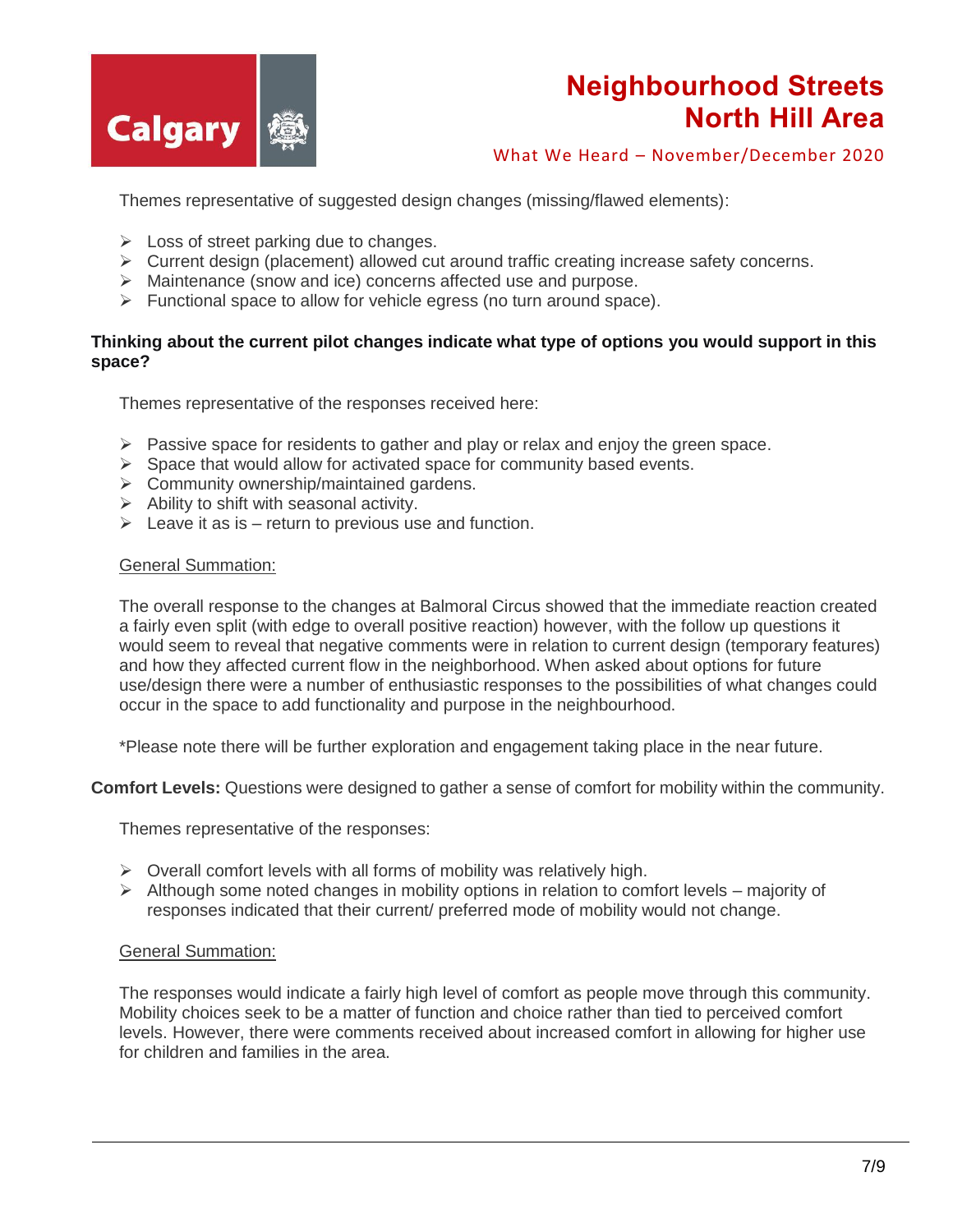

What We Heard – November/December 2020

**Values:** What makes a neighbourhood street great?

Themes representative of responses given based on definitions are provided below:

- Safe: Important 76.62%, Somewhat Important 16.88%, Not Important 6.49%
- Welcoming to all ages: Important 68.18%, Somewhat Important 25.32%, Not important 6.49%
- Supporting great destinations: Important 50.65%, Somewhat Important 33.12%, Not Important 16.23%
- Healthy: Important 64.71%, Somewhat Important 26.14%, Not Important 9.15%
- Fun: Important 42.86%, Somewhat Important 33.73%, Not Important 23.38%

#### General Summation:

These results here show which values can elicit a more definitive response, such as "safe", but also reveal a more mixed reaction to a value like "fun", showing which values are most definitive to respondents. As it is not an absolute ranking exercise, responses give value in assessing the more mixed results as they will give a sense of the blended use of values into design options and changes to best meet the needs of community and users.

### **Next Steps:**

In February and March 2021 we will share this information with stakeholders. Technical review of we've heard and observed as well as development and assessment of potential changes and options is underway and will involve further public engagement.

### **Verbatim Comments:**

Verbatim comments received are provided in linked documents below. All comments are left unaltered for spelling or grammar and in original form received. The # of contributors is indicated for transparency purposes - (Contributors - The unique number of Visitors who have left feedback or Contributions on a site using the available participation activities. Contributors is a unique value, and a Contributor who makes more than one Contribution is only counted as a single Contributor).

[NH-Verbatim-Overall-Response.pdf](https://www.calgary.ca/content/dam/www/engage/documents/northhill/NH-Verbatim-Overall-Response.pdf) (*406 Contributors)*

[NH-Verbatim-Diagonal-Diverters.pdf](https://www.calgary.ca/content/dam/www/engage/documents/northhill/NH-Verbatim-Diagonal-Diverters.pdf) *(261 Contributors)*

[NH-Verbatim-Balmoral-Circus.pdf](https://www.calgary.ca/content/dam/www/engage/documents/northhill/NH-Verbatim-Balmoral-Circus.pdf) *(208 Contributors)*

[NH-Verbatim-Comfort-Levels.pdf](https://www.calgary.ca/content/dam/www/engage/documents/northhill/NH-Verbatim-Comfort-Levels.pdf) *(190 Contributors)*

[NH-Verbatim-Values.pdf](https://www.calgary.ca/content/dam/www/engage/documents/northhill/NH-Verbatim-Values.pdf) *(154 Contributors)*